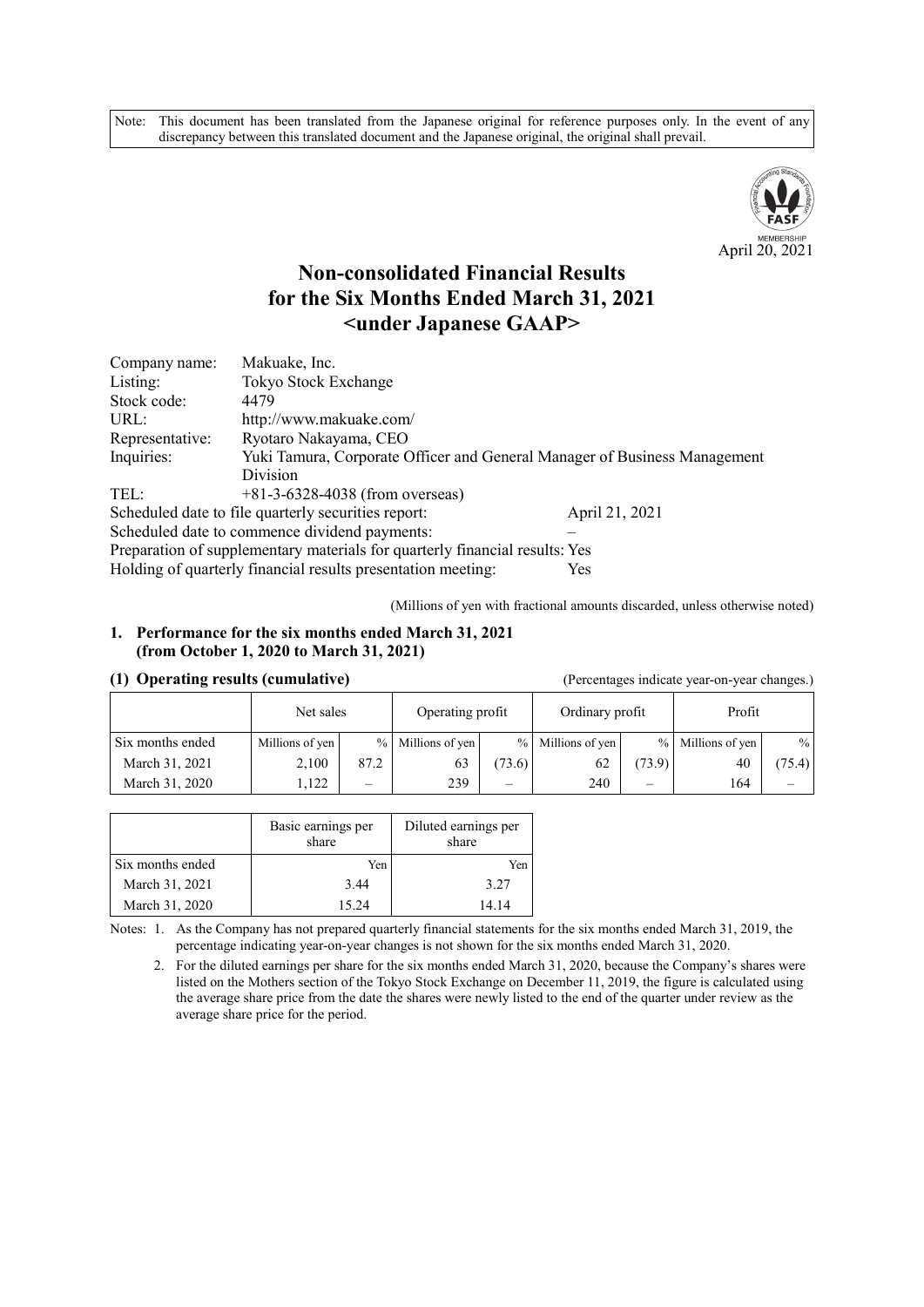#### **(2) Financial position**

|                    | Total assets    | Net assets      | Equity ratio |
|--------------------|-----------------|-----------------|--------------|
| As of              | Millions of yen | Millions of yen | $\%$         |
| March 31, 2021     | 9,837           | 6,618           | 67.1         |
| September 30, 2020 | 6.173           | 2,673           | 43.          |

Reference: Equity

As of March 31, 2021 ¥6,597 million As of September 30, 2020  $\text{\#2,662}$  million

#### **2. Cash dividends**

|                                                     | Annual dividends     |                       |                      |                 |       |
|-----------------------------------------------------|----------------------|-----------------------|----------------------|-----------------|-------|
|                                                     | First<br>quarter-end | Second<br>quarter-end | Third<br>quarter-end | Fiscal year-end | Total |
|                                                     | Yen                  | Yen                   | Yen                  | Yen             | Yen   |
| Fiscal year ended<br>September 30, 2020             |                      | 0.00                  |                      | 0.00            | 0.00  |
| Fiscal year ending<br>September 30, 2021            |                      | 0.00                  |                      |                 |       |
| Fiscal year ending<br>September 30, 2021 (Forecast) |                      |                       |                      | 0.00            | 0.00  |

Note: Revisions to the cash dividend forecasts most recently announced: None

#### **3. Earnings forecasts for the fiscal year ending September 30, 2021 (from October 1, 2020 to September 30, 2021)**

(Percentages indicate year-on-year changes.) Net sales Operating profit | Ordinary profit | Profit Basic earnings per share Millions of yen  $\frac{9}{6}$  Millions of yen  $\frac{1}{\sqrt{2}}$  Millions of yen  $\sim$  Millions of yen % Yen Fiscal year ending Fiscal year ending<br>September 30, 2021 5,172 60.4 620 21.5 617 20.6 450 21.8 38.61

Note: Revisions to the earnings forecasts most recently announced: None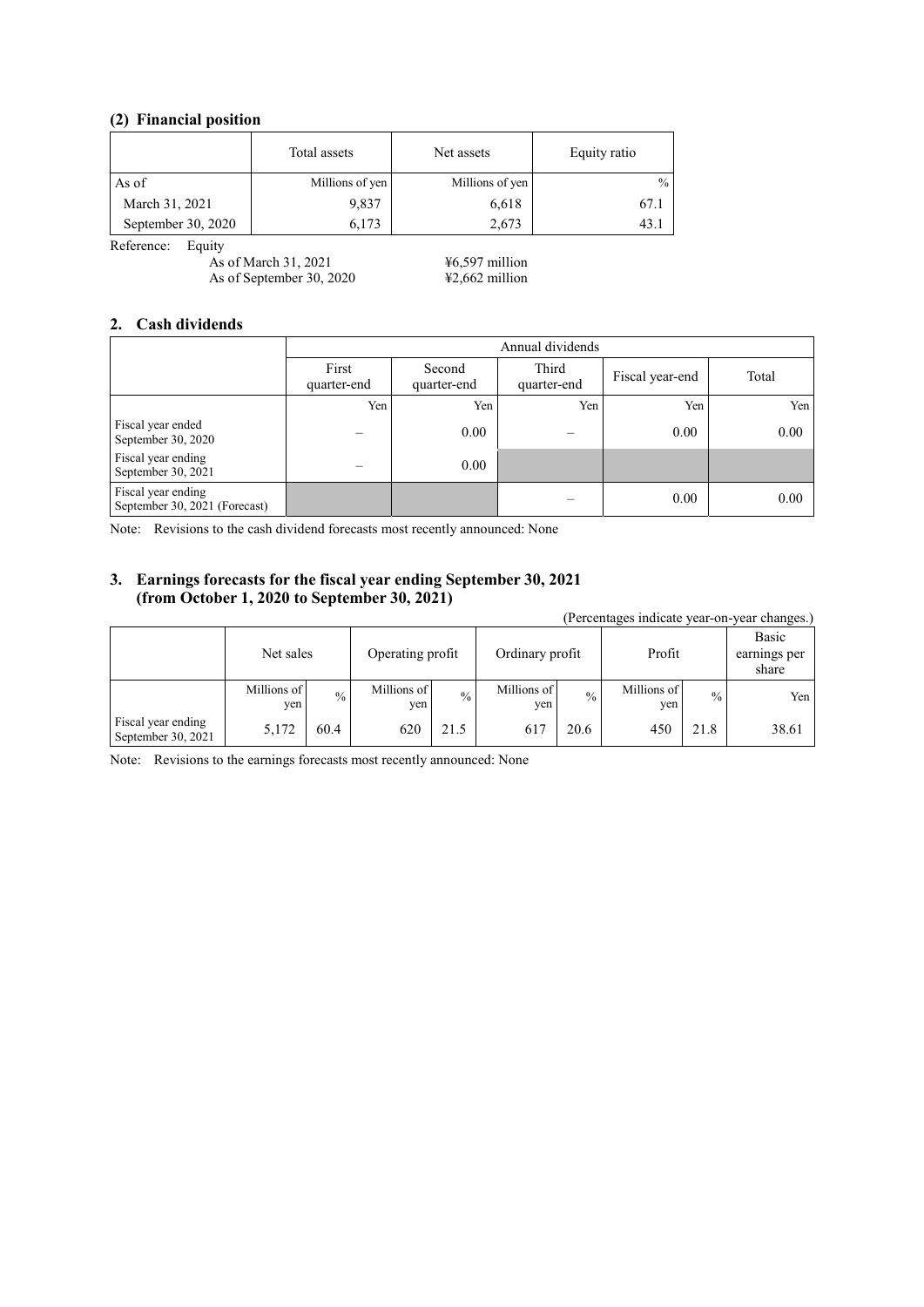**\* Notes** 

- (1) Application of special accounting treatments for the preparation of quarterly financial statements: None
- (2) Changes in accounting policies, changes in accounting estimates, and restatement
	- (i) Changes in accounting policies due to revisions to accounting standards and other regulations: None
	- (ii) Changes in accounting policies due to other reasons: None
	- (iii) Changes in accounting estimates: None
	- (iv) Restatement: None
- (3) Number of issued shares (common shares)
	- (i) Total number of issued shares at the end of the period (including treasury shares)

| As of March 31, 2021     | 12,214,700 shares |
|--------------------------|-------------------|
| As of September 30, 2020 | 11,667,700 shares |

(ii) Number of treasury shares at the end of the period

| As of March 31, 2021     | 24 shares l |
|--------------------------|-------------|
| As of September 30, 2020 | 24 shares l |

(iii) Average number of shares during the period (cumulative from the beginning of the fiscal year)

| For the six months ended March 31, 2021 | 11,788,431 shares |
|-----------------------------------------|-------------------|
| For the six months ended March 31, 2020 | 10,806,244 shares |

- \* Quarterly financial results reports are exempt from quarterly review conducted by an audit corporation.
- \* Proper use of earnings forecasts, and other special matters

The forward-looking statements, including earnings forecasts, contained in these materials are based on information currently available to the Company and on certain assumptions deemed to be reasonable. These statements do not purport that the Company pledges to realize such statements. Actual business and other results may differ substantially due to various factors.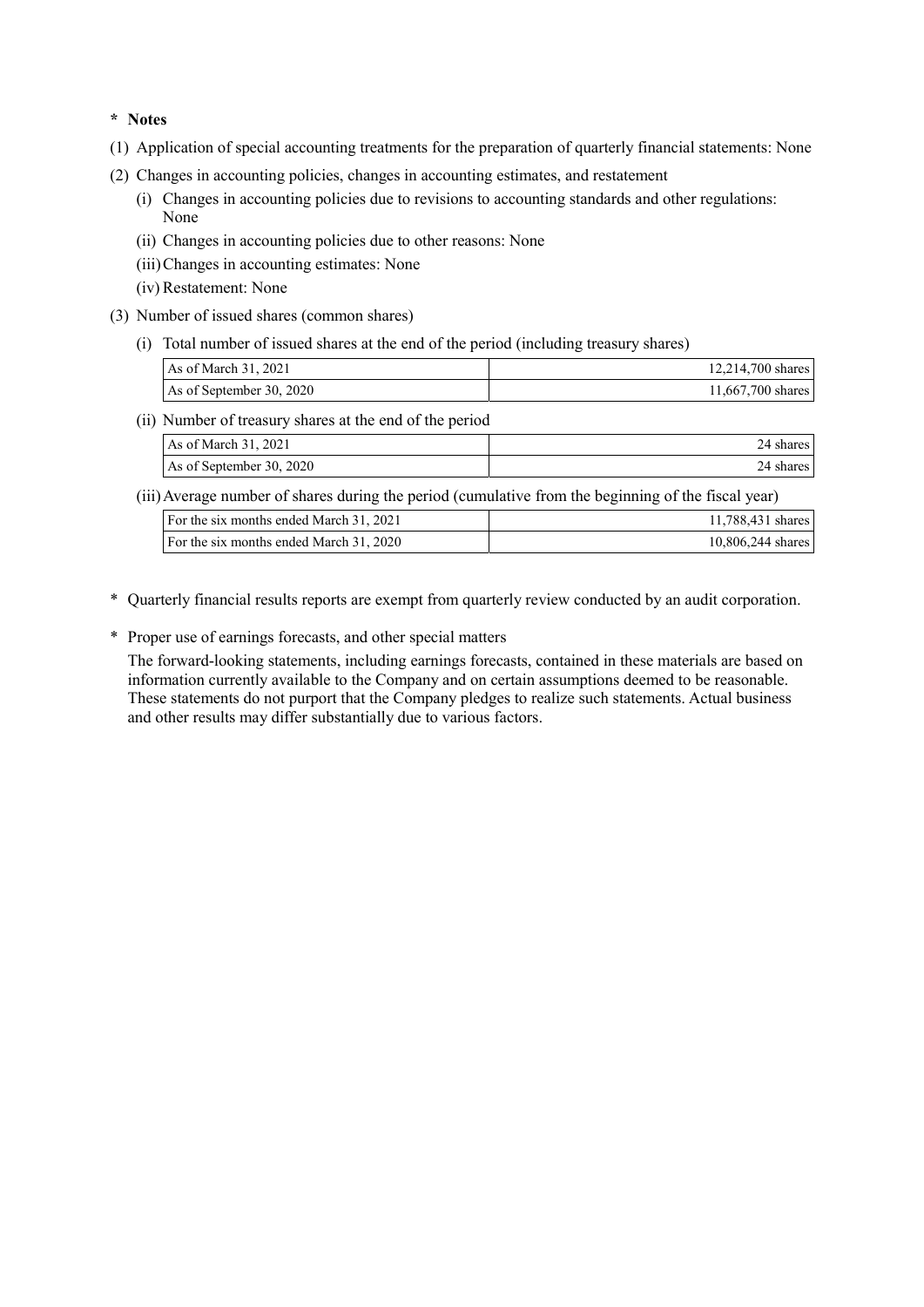## **Attached materials**

# **Index**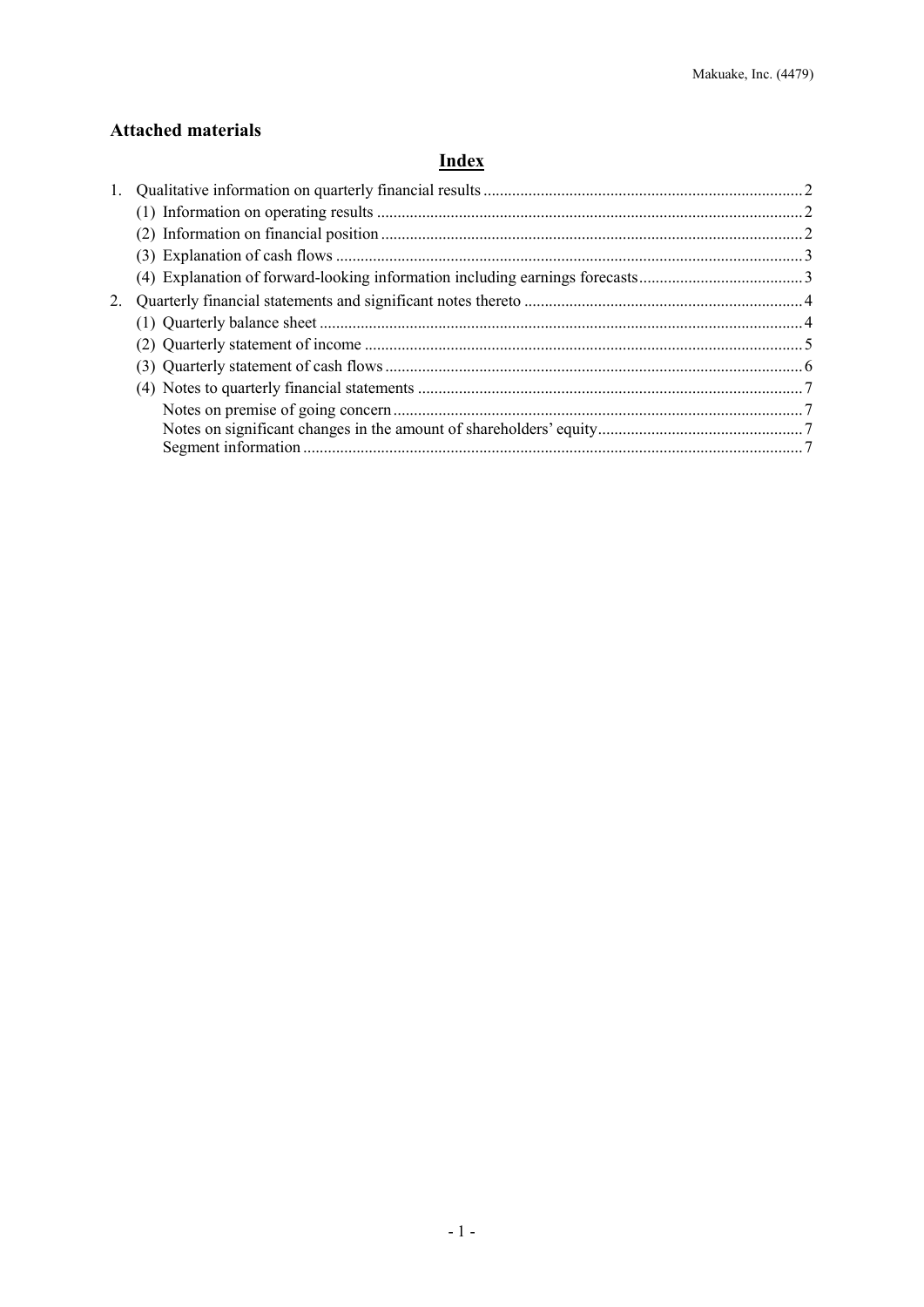### **1. Qualitative information on quarterly financial results**

#### **(1) Information on operating results**

The forward-looking statements in this report were prepared based on information available as of the end of the quarter under review.

Based on its vision of "Create a world where all the good things are born, spread, and continue to exist," the mission of Makuake, Inc. (the "Company") is to "Connect the world through the creation of new things." We operate the "Makuake" platform to connect business operators who want to create and spread new things with consumers who wish to find new items that fit their own tastes and preferences.

The first six months of the fiscal year ending September 30, 2021, saw a continuation of the difficult conditions caused by the effects of the novel coronavirus disease (COVID-19), but the Japanese economy is expected to follow a path of recovery, as measures to prevent the spread of COVID-19 are being taken in Japan and overseas. However, we must pay close attention to the risk of global economic decline caused by future changes in the spread of infection, and the future remains uncertain.

The business environment for the Company is affected by multiple markets, including the new product offline debut market, the e-commerce market for debuting new products, and the e-commerce market for pre-ordering new services. We believe that the e-commerce market for debuting new products and services has extraordinarily high growth potential.

Under these conditions, the Company is accelerating innovation in its previous business model, helped by the tailwind of the digital transformation of Japanese society, providing a place for business operators (project owners) to debut new products and services online for test marketing and PR prior to mass production. In this way the Company continues to provide support for the introduction to the world, in a way that was difficult under the primarily off-line business models of the past, of products and services that use wonderful technology and ideas.

In addition, we are providing to consumers (project supporters), and spreading awareness of, a new form of consumption called "support purchases." This provides consumers with something that could not be experienced in the past, namely a sense of specialness that is derived from being able to acquire products that fit their own tastes and preferences before anybody else as well as a sense of connectedness with business operators (project owners), and that allows them to enjoy the sense of trust and expectation that comes from knowing the story behind the product being created.

In the period under review, using the quality assurance system that we focused on and strengthened in the first quarter as a foundation, we worked on measures to grow total support purchase value. Specifically, we made efforts to grow the number of projects posted and expand the number of unique users and the number of support purchases by increasing our exposure by showing television commercials and television programs, etc., and by rolling out strengthened recommendation and other functions on Makuake.

As a result, for the period under review, the Company recorded net sales of  $\text{\textsterling}2,100,387$  thousand (up 87.2% year on year), operating profit of ¥63,362 thousand (down 73.6% YoY), ordinary profit of ¥62,911 thousand (down 73.9% YoY) and profit of ¥40,597 thousand (down 75.4% YoY).

As the Company consists of a single business segment, the Makuake service, a platform for people to make support purchases of new things and experiences, information by segment is omitted.

#### **(2) Information on financial position**

#### Assets

At the end of the quarter under review, total assets increased by ¥3,663,723 thousand from the previous fiscal year-end to ¥9,837,169 thousand.

Current assets increased by ¥3,396,672 thousand to ¥9,044,510 thousand. The main components included an increase of ¥3,384,347 thousand in cash and deposits.

Non-current assets increased by ¥253,260 thousand to ¥766,528 thousand. The main components included an increase of ¥126,994 thousand in investments and other assets.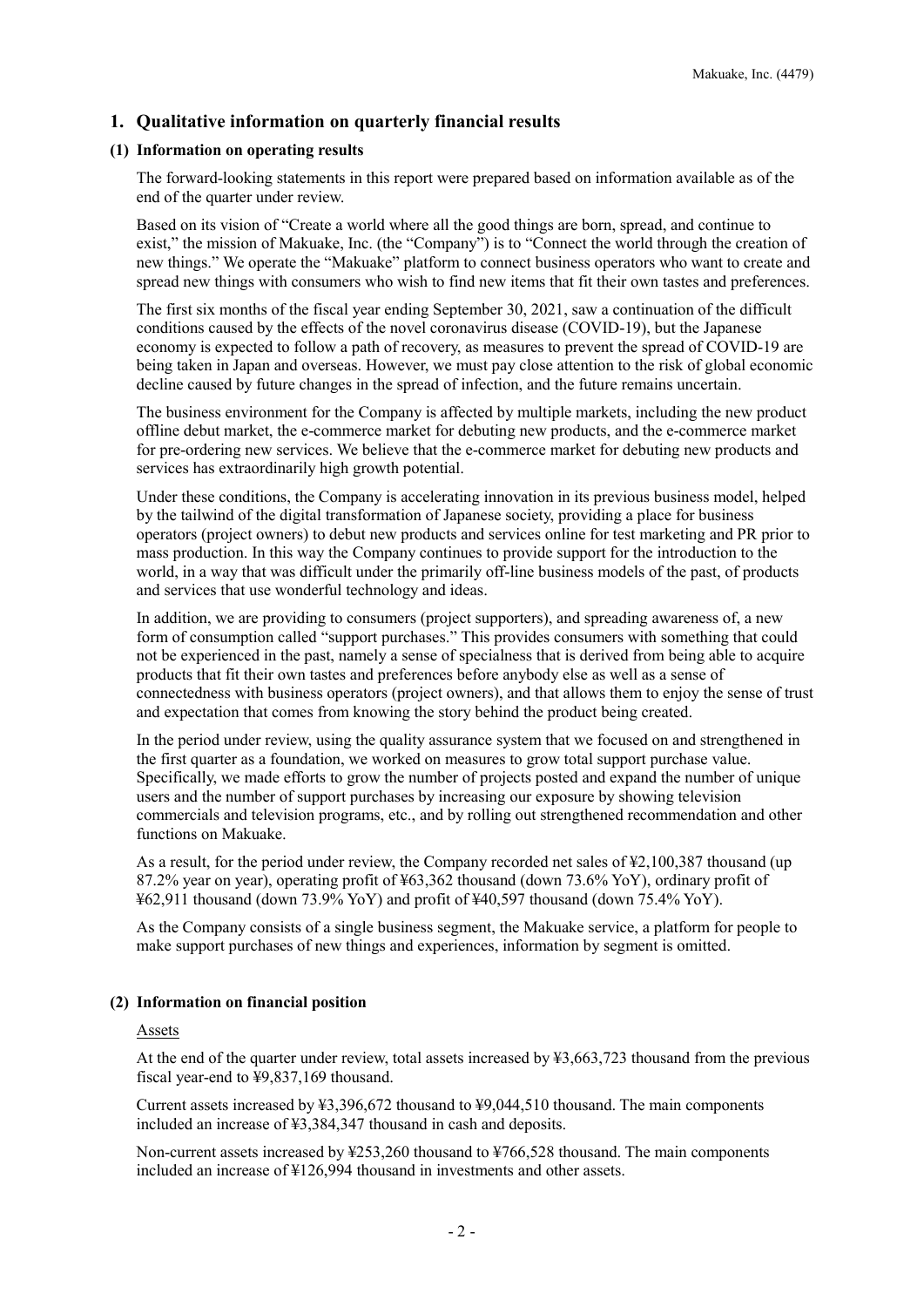#### **Liabilities**

At the end of the quarter under review, liabilities decreased by ¥281,303 thousand from the previous fiscal year-end to ¥3,219,125 thousand.

Current liabilities decreased by ¥287,983 thousand to ¥3,184,109 thousand. This was due mainly to accounts payable - other included in other decreasing by ¥336,320 thousand.

Non-current liabilities increased by ¥6,680 thousand to ¥35,016 thousand. This was due to an increase of ¥6,680 thousand in provision for continuous services benefits.

#### Net assets

At the end of the quarter under review, net assets increased by ¥3,945,026 thousand from the previous fiscal year-end to ¥6,618,044 thousand. The main components of this were increases in share capital and capital surplus of ¥1,946,970 thousand each as a result of the issuance of new shares through an international offering, among other factors, and an increase of ¥40,597 thousand in retained earnings due to the recording of profit.

#### **(3) Explanation of cash flows**

The balance of cash and cash equivalents ("cash") at the end of the period under review, increased by ¥3,384,347 thousand compared with the previous fiscal year-end, to ¥8,493,699 thousand. The respective cash flow positions and the factors contributing thereto in the period under review are as follows.

#### Cash flows from operating activities

Net cash used in operating activities was ¥200,286 thousand (¥725,433 thousand was provided in the same period of the previous fiscal year). This was primarily due to a decrease in accounts payable other of ¥314,125 thousand.

#### Cash flows from investing activities

Net cash used in investing activities was ¥293,512 thousand (¥100,642 thousand was used in the same period of the previous fiscal year). This was primarily due to purchase of intangible assets of ¥140,121 thousand.

#### Cash flows from financing activities

Net cash provided by financing activities was ¥3,876,335 thousand (¥1,879,914 thousand was provided in the same period of the previous fiscal year). This was due to proceeds from issuance of shares of ¥3,876,335 thousand.

#### **(4) Explanation of forward-looking information including earnings forecasts**

There is no change to the earnings forecasts for the fiscal year ending September 30, 2021 from the forecasts announced on October 27, 2020.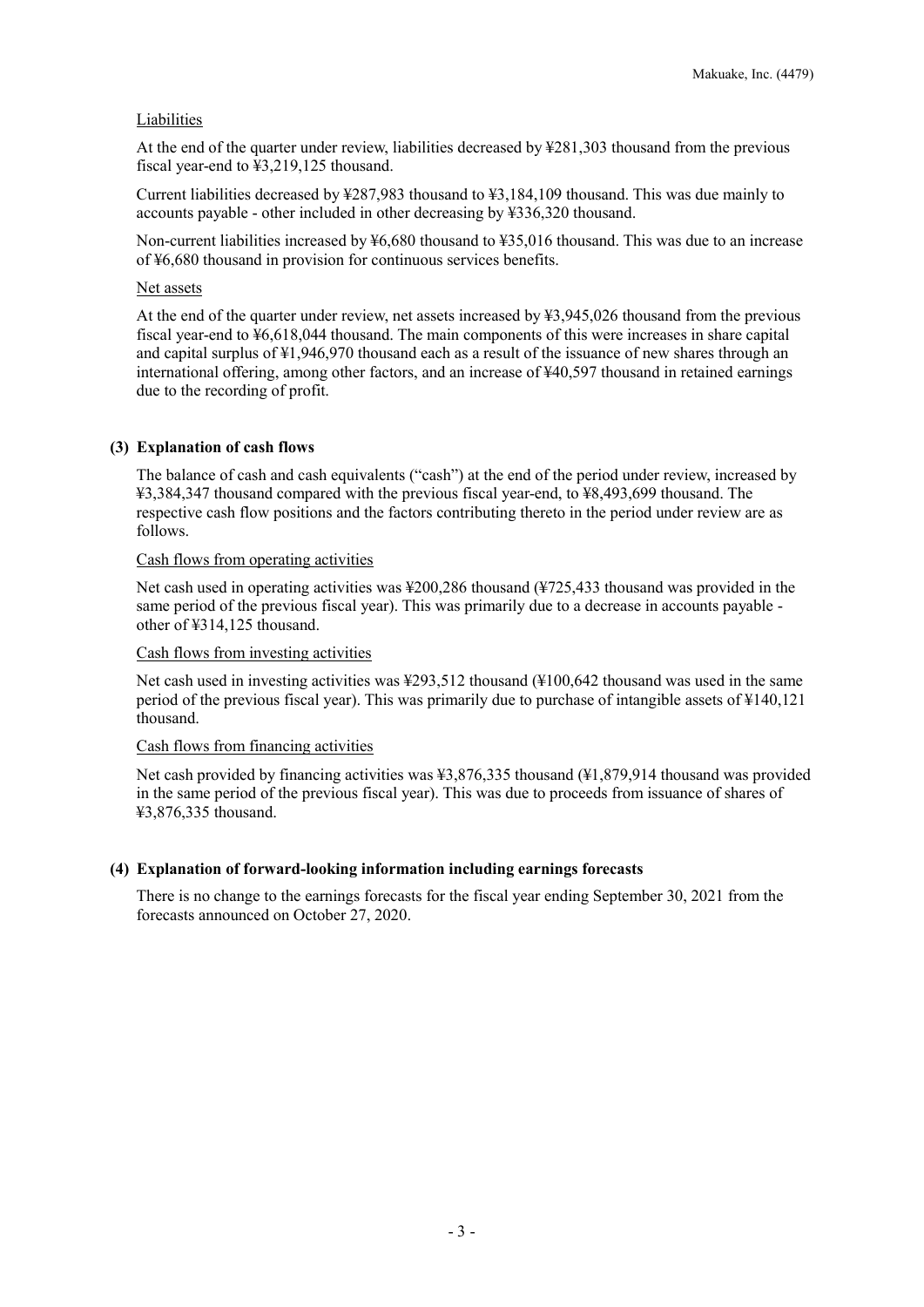# **2. Quarterly financial statements and significant notes thereto**

# **(1) Quarterly balance sheet**

|                                            |                          | (Thousands of yen)   |
|--------------------------------------------|--------------------------|----------------------|
|                                            | As of September 30, 2020 | As of March 31, 2021 |
| Assets                                     |                          |                      |
| Current assets                             |                          |                      |
| Cash and deposits                          | 5,109,351                | 8,493,699            |
| Accounts receivable - trade                | 530,318                  | 442,506              |
| Other                                      | 15,164                   | 115,301              |
| Allowance for doubtful accounts            | (6,996)                  | (6,996)              |
| Total current assets                       | 5,647,838                | 9,044,510            |
| Non-current assets                         |                          |                      |
| Property, plant and equipment              | 46,969                   | 49,361               |
| Intangible assets                          | 356,458                  | 480,332              |
| Investments and other assets               |                          |                      |
| Other                                      | 117,376                  | 244,370              |
| Allowance for doubtful accounts            | (7, 537)                 | (7,537)              |
| Total investments and other assets         | 109,839                  | 236,833              |
| Total non-current assets                   | 513,267                  | 766,528              |
| Deferred assets                            | 12,340                   | 26,131               |
| Total assets                               | 6,173,446                | 9,837,169            |
| Liabilities                                |                          |                      |
| <b>Current liabilities</b>                 |                          |                      |
| Income taxes payable                       | 155,480                  | 46,796               |
| Deposits received                          | 2,345,603                | 2,581,817            |
| Other                                      | 971,008                  | 555,495              |
| Total current liabilities                  | 3,472,093                | 3,184,109            |
| Non-current liabilities                    |                          |                      |
| Provision for continuous services benefits | 28,336                   | 35,016               |
| Total non-current liabilities              | 28,336                   | 35,016               |
| <b>Total liabilities</b>                   | 3,500,429                | 3,219,125            |
| Net assets                                 |                          |                      |
| Shareholders' equity                       |                          |                      |
| Share capital                              | 1,136,847                | 3,083,817            |
| Capital surplus                            | 1,136,847                | 3,083,817            |
| Retained earnings                          | 388,949                  | 429,547              |
| Treasury shares                            | (115)                    | (115)                |
| Total shareholders' equity                 | 2,662,529                | 6,597,067            |
| Share acquisition rights                   | 10,488                   | 20,976               |
| Total net assets                           | 2,673,017                | 6,618,044            |
| Total liabilities and net assets           | 6,173,446                | 9,837,169            |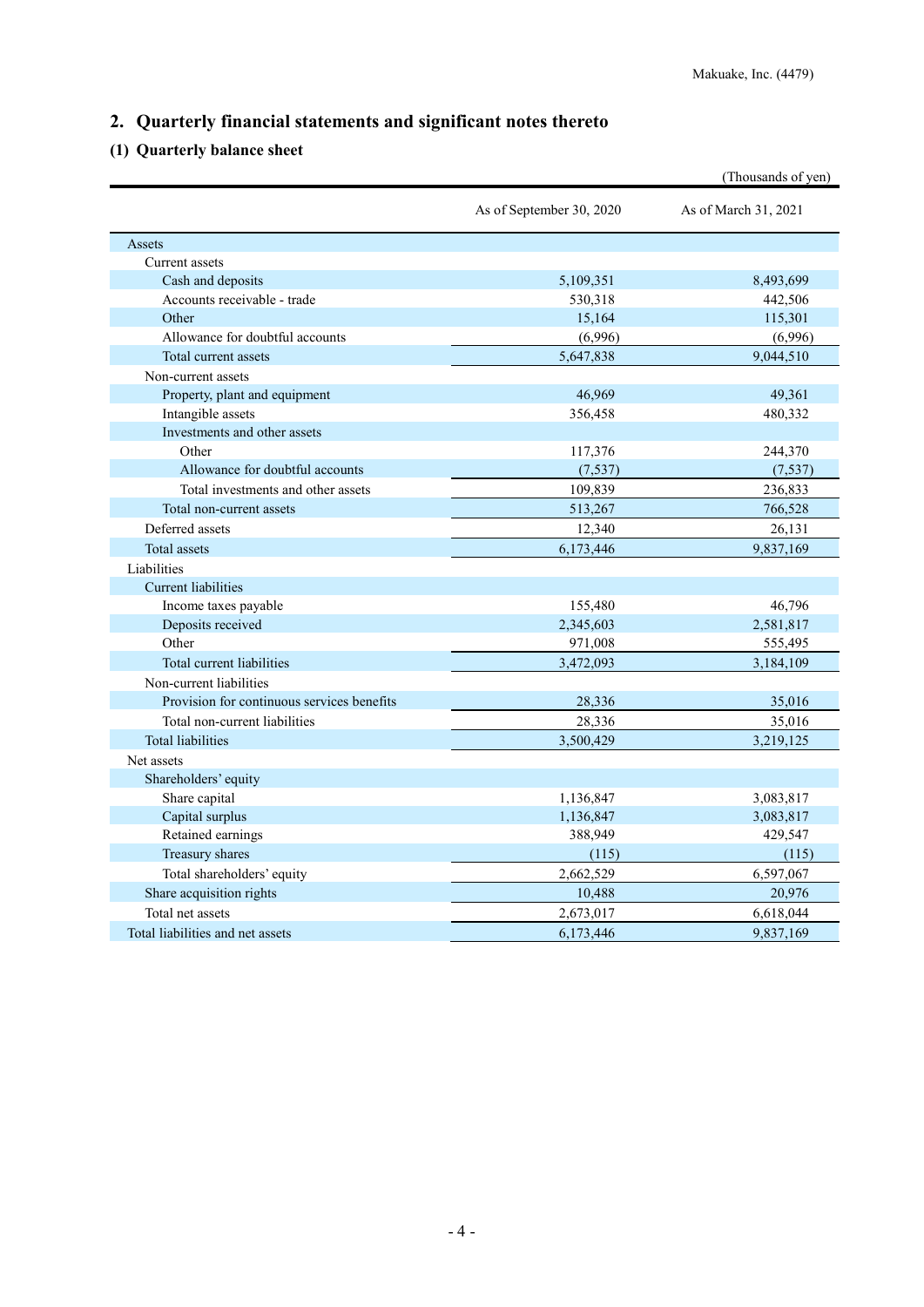## **(2) Quarterly statement of income**

|                                              |                                    | (Thousands of yen)                 |
|----------------------------------------------|------------------------------------|------------------------------------|
|                                              | Six months ended<br>March 31, 2020 | Six months ended<br>March 31, 2021 |
| Net sales                                    | 1,122,081                          | 2,100,387                          |
| Cost of sales                                | 221,016                            | 361,654                            |
| Gross profit                                 | 901,064                            | 1,738,733                          |
| Selling, general and administrative expenses | 661,196                            | 1,675,370                          |
| Operating profit                             | 239,868                            | 63,362                             |
| Non-operating income                         |                                    |                                    |
| Lecture fees and other income                | 2,427                              | 3,344                              |
| Other                                        | 205                                | 19                                 |
| Total non-operating income                   | 2,633                              | 3,364                              |
| Non-operating expenses                       |                                    |                                    |
| Interest expenses                            | 111                                |                                    |
| Amortization of share issuance costs         | 1,700                              | 3,815                              |
| Total non-operating expenses                 | 1,811                              | 3,815                              |
| Ordinary profit                              | 240,690                            | 62,911                             |
| Profit before income taxes                   | 240,690                            | 62,911                             |
| Income taxes - current                       | 78,067                             | 25,206                             |
| Income taxes - deferred                      | (2,103)                            | (2,891)                            |
| Total income taxes                           | 75,963                             | 22,314                             |
| Profit                                       | 164,727                            | 40,597                             |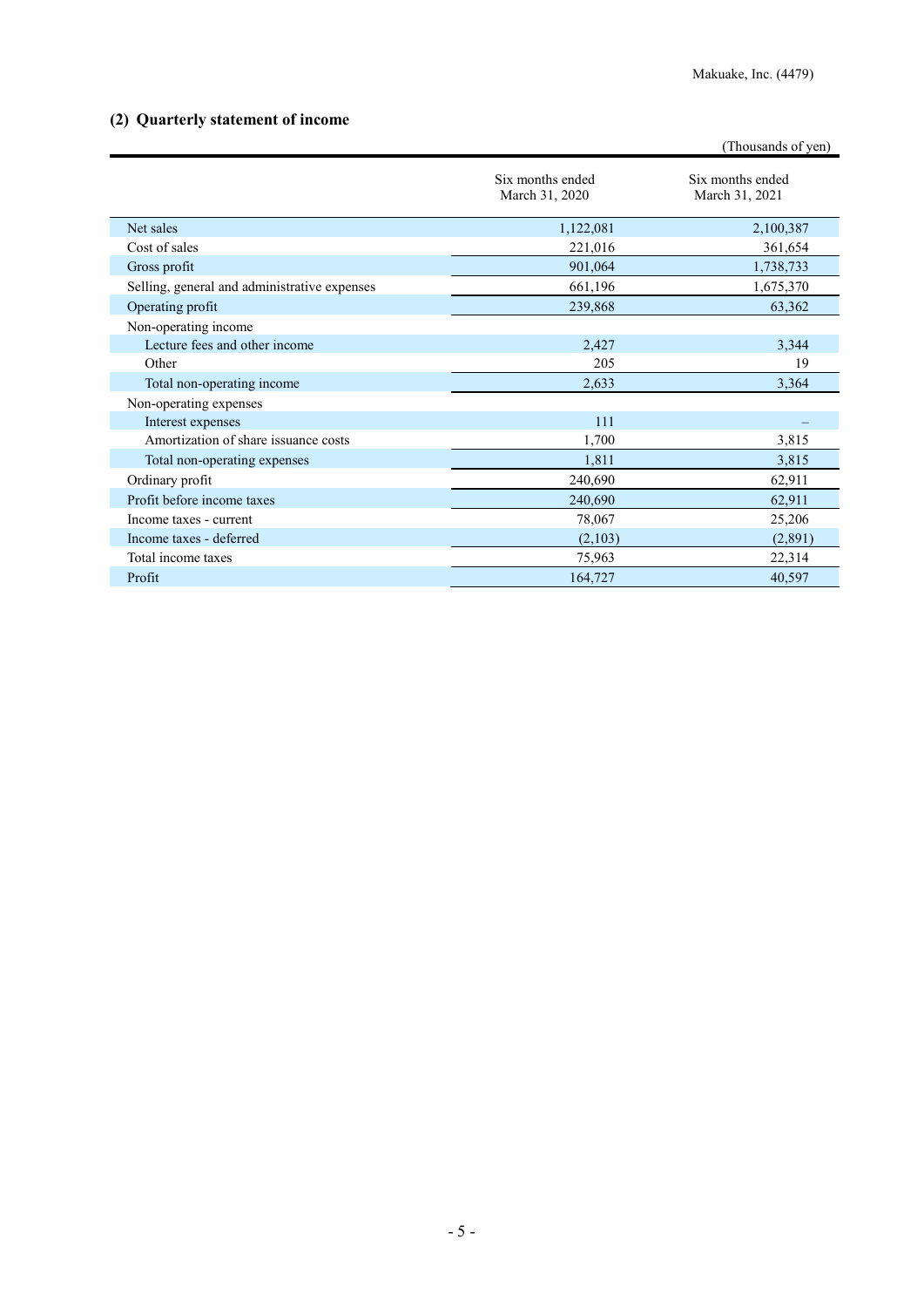## **(3) Quarterly statement of cash flows**

|                                                                   |                                    | (Thousands of yen)                 |
|-------------------------------------------------------------------|------------------------------------|------------------------------------|
|                                                                   | Six months ended<br>March 31, 2020 | Six months ended<br>March 31, 2021 |
| Cash flows from operating activities                              |                                    |                                    |
| Profit before income taxes                                        | 240,690                            | 62,911                             |
| Depreciation                                                      | 27,773                             | 43,671                             |
| Amortization of goodwill                                          |                                    | 666                                |
| Increase (decrease) in allowance for doubtful                     |                                    |                                    |
| accounts                                                          | 3,426                              |                                    |
| Increase (decrease) provision for continuous services<br>benefits | 7,452                              | 6,680                              |
| Interest expenses                                                 | 111                                |                                    |
| Amortization of share issuance costs                              | 1,700                              | 3,815                              |
| Decrease (increase) in trade receivables                          | (84, 635)                          | 87,812                             |
| Increase (decrease) in accounts payable - other                   | 71,141                             | (314, 125)                         |
| Increase (decrease) in accrued expenses                           | (17,338)                           | (25, 552)                          |
| Increase (decrease) in deposits received                          | 457,014                            | 236,213                            |
| Increase (decrease) in accrued consumption taxes                  | 37,694                             | (79, 192)                          |
| Other, net                                                        | 5,559                              | (86,928)                           |
| Subtotal                                                          | 750,590                            | (64, 029)                          |
| Interest paid                                                     | (97)                               |                                    |
| Income taxes paid                                                 | (25,049)                           | (136, 405)                         |
| Income taxes refund                                               |                                    | 148                                |
| Net cash provided by (used in) operating activities               | 725,443                            | (200, 286)                         |
| Cash flows from investing activities                              |                                    |                                    |
| Purchase of property, plant and equipment                         | (503)                              | (7,678)                            |
| Purchase of intangible assets                                     | (90, 137)                          | (140, 121)                         |
| Purchase of investment securities                                 | (10,001)                           | (83, 176)                          |
| Payments of leasehold and guarantee deposits                      |                                    | (62, 536)                          |
| Net cash provided by (used in) investing activities               | (100, 642)                         | (293, 512)                         |
| Cash flows from financing activities                              |                                    |                                    |
| Proceeds from issuance of shares                                  | 1,957,414                          | 3,876,335                          |
| Repayments of short-term borrowings                               | (50,000)                           |                                    |
| Repayments of long-term borrowings                                | (27,500)                           |                                    |
| Net cash provided by (used in) financing activities               | 1,879,914                          | 3,876,335                          |
| Net increase (decrease) in cash and cash equivalents              | 2,504,714                          | 3,382,537                          |
| Cash and cash equivalents at beginning of period                  | 879,340                            | 5,109,351                          |
| Increase in cash and cash equivalents resulting from<br>merger    |                                    | 1,810                              |
| Cash and cash equivalents at end of period                        | 3,384,054                          | 8,493,699                          |